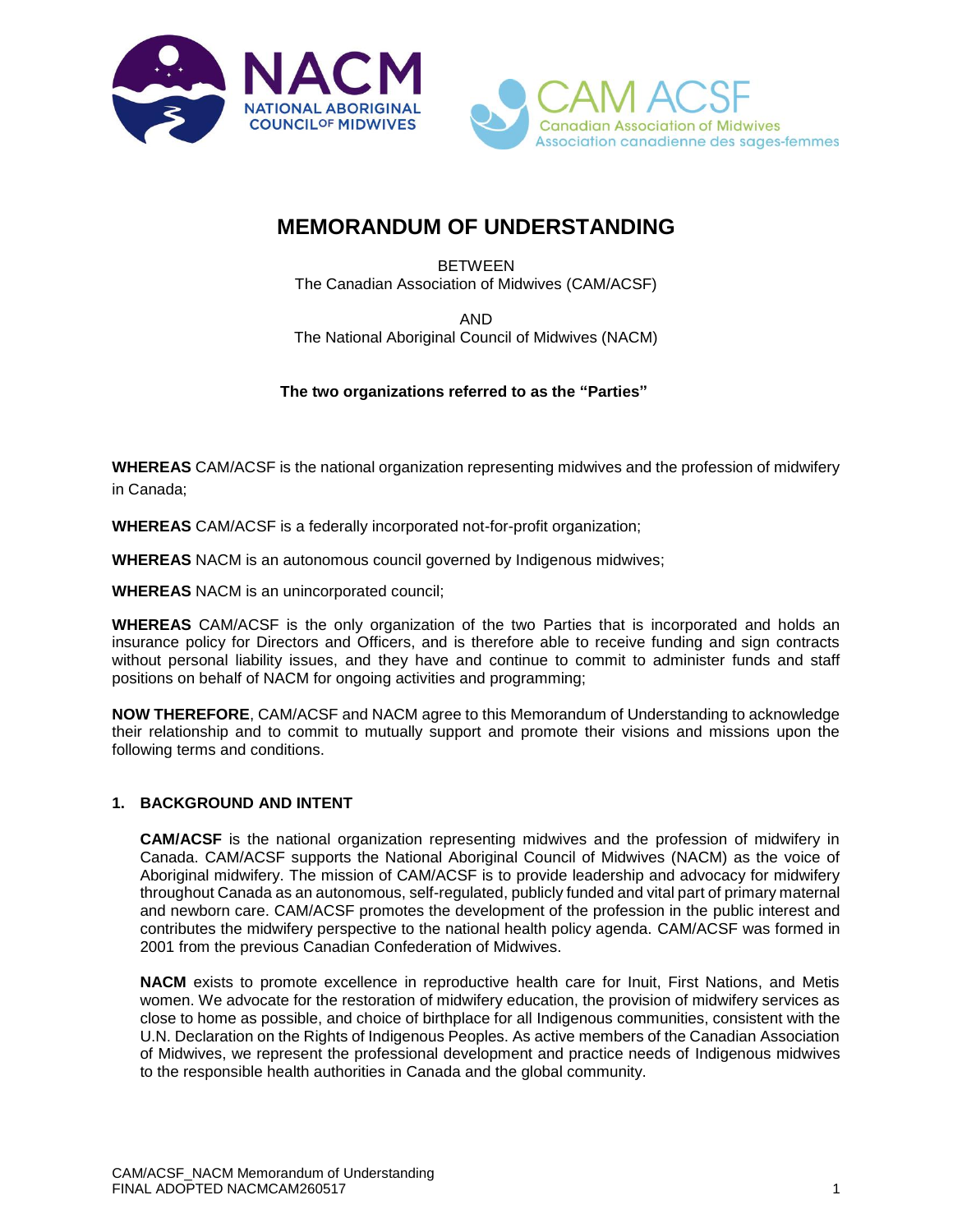## **2. THE RELATIONSHIP**

The relationship between the Parties was deliberately cultivated over a period of time. It has become a powerful example of reconciliation with Indigenous peoples. In 2002, the first Gathering of Indigenous midwives and community allies was held at the Six Nations of the Grand River Territory and was funded by the National Aboriginal Health Organization (NAHO), the Society of Obstetricians and Gynaecologists of Canada (SOGC) and First Nations Inuit Health Branch of Health Canada (FNIHB). From 2006 to 2016, Indigenous midwives successfully secured funding from FNIHB to hold annual Indigenous Midwifery Gatherings. Demonstrating their commitment to support the development of Indigenous midwifery, CAM/ACSF offered to receive, administer and top-up the funds. These meetings were largely driven by the volunteer hours of Indigenous midwives and were critical in the development of NACM as an organization. On November 11, 2008, at the Gathering in Quebec City, NACM was officially established and members announced that they wished to work as an autonomously governed organization under the administrative umbrella of CAM/ACSF. CAM/ACSF amended its bylaws to recognize NACM as a national member association, guaranteeing a seat and voting rights on CAM/ACSF's Board of Directors.

At the CAM/ACSF AGM in 2012, the following member resolution (2012-01) passed unanimously by the membership:

*BE IT RESOLVED THAT the Canadian Association of Midwives (CAM/ACSF) communicate in a sustained manner to Aboriginal governments, health departments and to provincial and federal departments of Health and Aboriginal Affairs for the establishment and sustained support and funding for Aboriginal midwifery services and birth centres.*

*In addition, sustained support should include but not be restricted to dedicating staff to focus on lobbying and improving opportunities to secure funding for NACM and to continue to communicate with jurisdictional representatives to be aware of the needs of aboriginal midwives and communities.*

Reaffirming CAM/ACSF's commitment to the relationship with NACM, CAM/ACSF's 2012 strategic plan included support for Indigenous midwifery and the return of birth to Indigenous communities. The CAM/ACSF 2016-2018 Strategic plan was updated to include the following strategic objective:

➢ *Support Aboriginal midwifery and the return of birth to Aboriginal communities.*

*1. Promote the National Aboriginal Council of Midwives (NACM) as the national voice for Aboriginal midwifery.*

*2. Share appropriate administrative and organizational support for the autonomous development of NACM.*

*3. With the support and direction of NACM, advocate for the necessary educational, policy, research and regulatory structures to support the growth of Aboriginal midwifery and the return and reclamation of birth to Aboriginal communities.*

#### **3. PRINCIPLES GUIDING THE COLLABORATIVE RELATIONSHIP BETWEEN THE PARTIES**

**Mutually supportive leadership:** A shared responsibility and accountability between the Parties for improving reproductive, maternal and child health based on our respective strengths and in regions where midwives work;

**Acknowledgement:** A commitment to acknowledge the other collaborator's contributions and share credit for success between the Parties.

**Teamwork:** Respect for each other and sustaining a commitment to work together.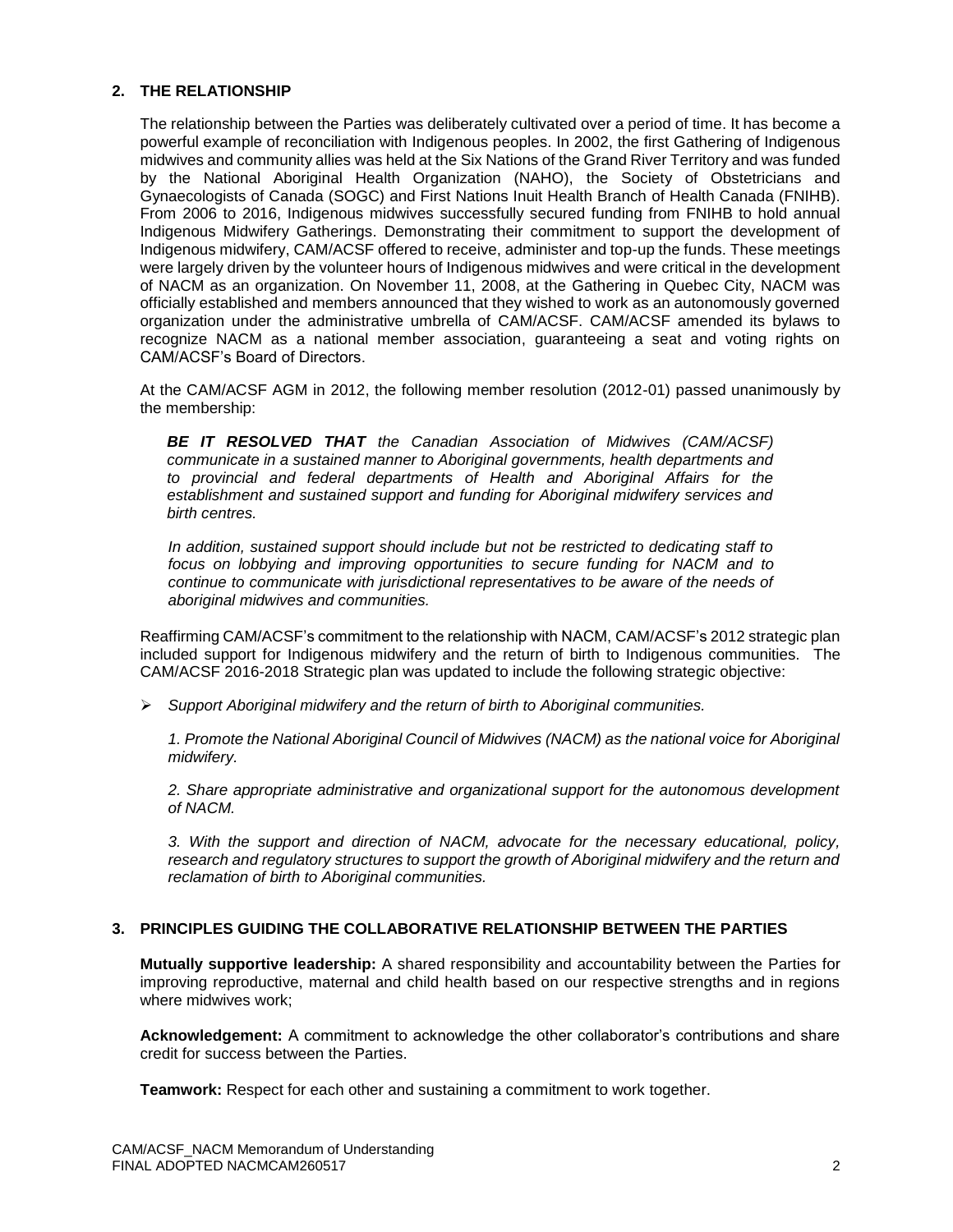**Integrity:** A commitment to maintain the highest standards of behaviour and to work together honestly, ethically, and with integrity.

**Forward thinking:** A commitment to focus on creating a positive future based on solutions, building on the respective Parties' experience and complementary knowledge and competencies.

**A** *wholistic* **approach:** A commitment to a *wholistic* approach that acknowledges the interconnections of health, culture, social, and environmental factors.

**Innovation:** A commitment to be creative and willing to explore new approaches to accomplish the respective objectives of the Parties.

**Inclusivity:** A commitment to engage a diversity of peoples, institutions, governments, and other stakeholders.

## **4. PURPOSE AND SCOPE**

This Memorandum of Understanding (MoU) provides a framework for the ongoing collaborative relationship between CAM/ACSF and NACM considering the following:

- the background and history of the relationship between the Parties;
- the commitment from the Parties that their ongoing relationship is mutually beneficial.

The purpose of the MoU is:

- to describe the governance structure between the two Parties that acknowledges that NACM is an Indigenous led and autonomous organization within CAM/ACSF's overall structure;
- to confirm that CAM/ACSF commits to providing appropriate organizational support for the autonomous development of NACM and its projects and programs;
- to clarify how NACM is accountable to CAM/ACSF regarding commitments to funders and other partners;
- to mutually provide support to each other with the goal of spreading awareness of each other's vision and mission to members, and to the public as well as to relevant stakeholder groups.

## **5. GOVERNANCE**

It is important to recognize the autonomous yet linked governance that takes place within the CAM/ACSF and NACM relationship. Both Parties have distinct and autonomous leadership that oversee the respective organizations. NACM is led by Co-Chairs that represent the Core Leadership Circle made up of NACM members. CAM/ACSF is guided by an Executive Committee that is responsible to a Board of Directors.

The flow of information between the Parties takes place in a number of ways. As a member association, NACM has one voting seat on the CAM/ACSF Board of Directors. This position is filled by one of the NACM Co-Chairs and shares information from these meetings with NACM's Core Leadership Circle. Twice a year, NACM and CAM/ACSF, as two national organizations, hold formal bilateral meetings (usually in the Fall and the Spring) to strengthen the relationship and common goals and to discuss specific projects that are taking place.

Informal channels for discussing matters important to both Parties are available at anytime. NACM's Co-Chairs and CAM/ACSF's Executive Committee often reach out to each other to discuss, strategize and pursue various opportunities as necessary.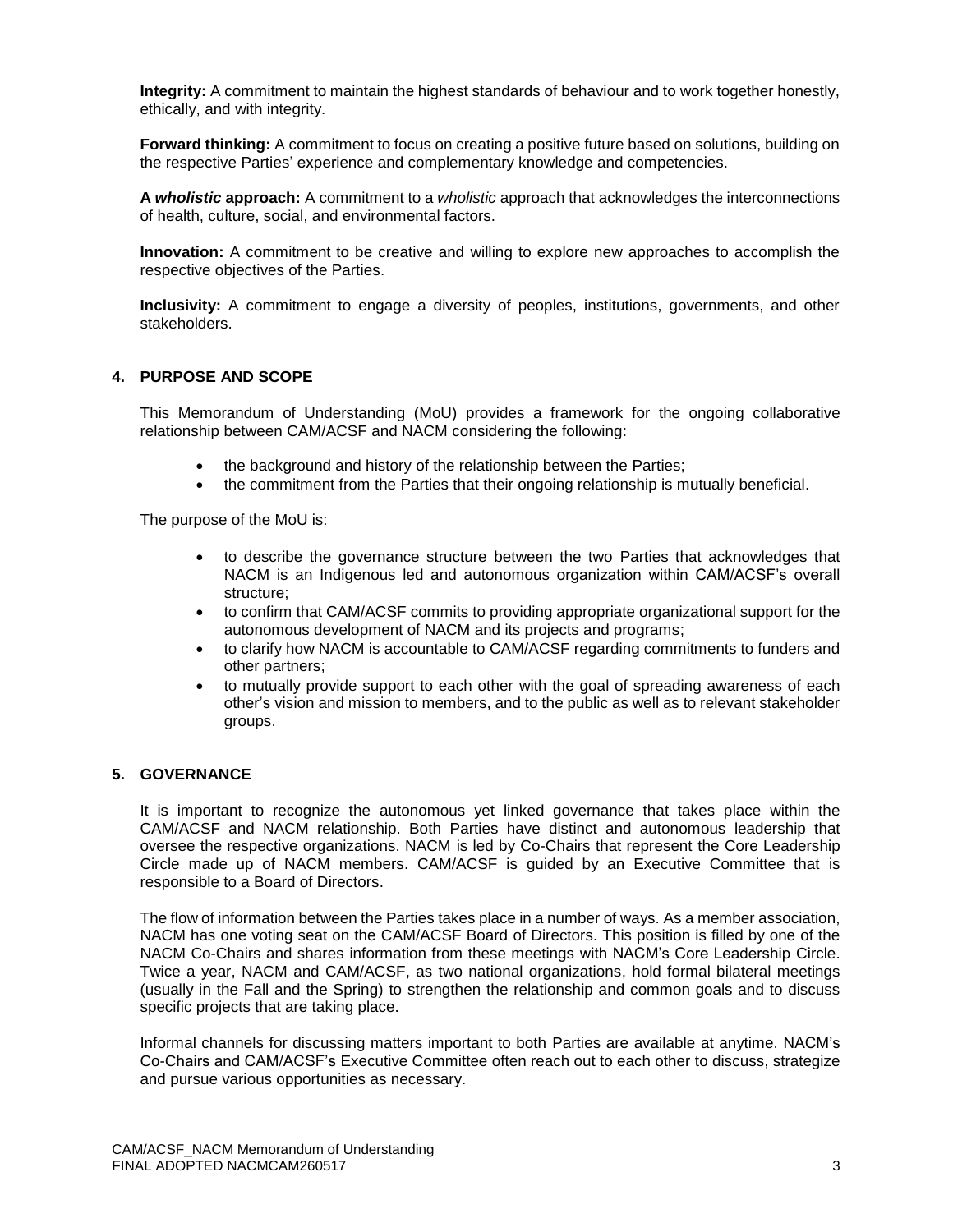While both NACM and CAM/ACSF have autonomous decision-making processes, their administrative and financial systems are linked. More specifically, given that NACM is not an incorporated entity and therefore does not have stand-alone legal or financial systems, CAM/ACSF provides staff support and their legal, banking, and accounting structures to manage NACM-related funds and projects. While this means that CAM/ACSF plays a stewardship role in NACM's finances, providing assistance when needed to ensure that initiatives are being delivered in a timely, cost effective, and well-organized manner, ultimately, the responsibility for implementation and decision-making for NACM-related projects rests with their Core Leadership and Co-Chairs.

To date, NACM's unique ability to leverage funding for Indigenous specific projects, combined with CAM/ACSF's organizational support and guidance, have proven to be valuable to both Parties and has functioned smoothly. However, in the event of a dispute or need for mediation of an issue, CAM's Executive Committee and NACM's Co-Chairs are committed to a conflict resolution processes and to arriving at a mutually agreeable solution.

## **6. APPOINTMENTS**

Each party will appoint a person(s) to serve as the official contact and coordinate the activities of each organization in carrying out this MoU. The initial appointees of each organization are:

| <b>CAM /ACSF</b>                     | <b>NACM</b>                    |
|--------------------------------------|--------------------------------|
| <b>CAM President</b>                 | <b>NACM Co-Chairs</b>          |
| <b>Staff: CAM Executive Director</b> | <b>Staff: NACM Coordinator</b> |

## **7. RESPONSIBILITIES**

## **CAM/ACSF will:**

- At NACM's request, be the incorporated legal entity that will sign all binding contracts, including contribution agreements, contracts of employment, or any other contract requiring a financial transaction or legally binding commitment.
- Be responsible for confirming sound book keeping and accounting practices (including production of project reports, banking reports and budget versus actual reports) for all NACM projects and NACM general operations in cooperation with the NACM Treasurer.
- Provide NACM with adequate office space and office equipment in proportion to their project needs and available funding. When external funding is not available, CAM/ACSF is committed to ensuring that NACM has the necessary administrative and organizational support to continue its work and fundraising efforts.
- Be responsible for ensuring that NACM has the necessary staff support, whether salaried staff or individuals hired on contract, to complete existing projects and for ongoing general operations.
- Unless otherwise requested by NACM, include the meeting space, audio visual and catering requirements for the NACM Annual Gathering in venue and supplier contracts for the CAM/ACSF Annual Conference as this significantly decreases the costs of meetings for both organizations.
- Recognize and promote NACM as the national voice and leading authority on Indigenous midwifery and Indigenous reproductive health within CAM/ACSF and with other stakeholders nationally and internationally.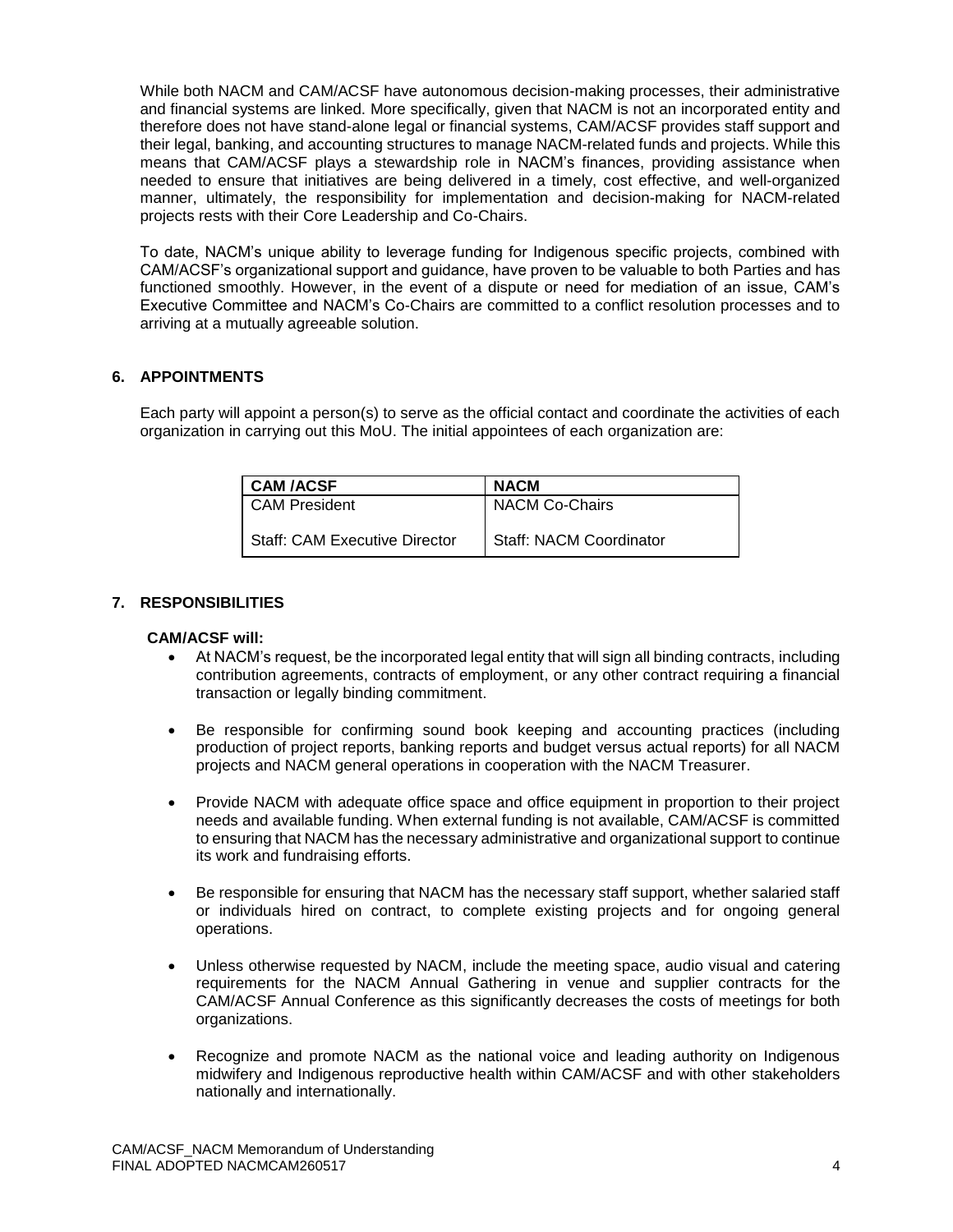- Ensure adequate time during the CAM/ACSF Board Intensive and Annual General Meeting for NACM to present its verbal report.
- Advocate for the inclusion of NACM on initiatives regarding Indigenous midwifery or Aboriginal reproductive health where CAM/ACSF is invited to participate.
- Advocate for NACM's inclusion on initiatives or consultations regarding midwifery and reproductive health and justice in general.

## **NACM will:**

- Keep CAM/ACSF informed of NACM project proposals including budgets and timelines for financial and human resources planning purposes.
- Present a verbal report of NACM activities at the CAM/ACSF Annual General Meeting.
- Provide a written report of annual activities for the CAM/ACSF Annual Report.
- Inform CAM/ACSF regarding important position statements, endorsements, press releases, or any public communication to allow CAM/ACSF to prepare a cohesive response when needed.
- Endeavour to have a NACM Co-Chair represent NACM on the CAM/ACSF Board of Directors. In the situation where two individuals or more share the Chairperson position, NACM will designate one representative to attend CAM/ACSF Board meetings on behalf of the Co-Chairs for consistency (the other Co-Chair remains a back-up as required).
- Endeavour to hold the NACM Annual Gathering during the week of the CAM/ACSF Annual Conference and in close vicinity to maximize resources and reduce costs for both organizations whenever possible.

## **8. RESOURCES:**

- The CAM/ACSF Executive Director is responsible for ensuring financial management for all NACM projects and ongoing general operations under the guidance of the Co-Chairs and the NACM Treasurer.
- The CAM/ACSF Executive Director will be responsible for ensuring human resources management for salaried staff in collaboration with NACM Co-Chairs.
- The CAM/ACSF Executive Director, together with NACM Co-Chairs are responsible for hiring a qualified NACM Coordinator. The CAM/ACSF Executive Director also ensures that other adequate human resource supports are in place to ensure the success of NACM's strategic objectives and overall operations. This includes but is not limited to support from staff members of the finance, administration, events planning and communications team.
- CAM/ACSF commits to providing base funding for the NACM Coordinator to maintain 0.6 FTE

#### **9. INTELLECTUAL PROPERTY**

The Parties agree that intellectual property developed under this Memorandum of Understanding (MoU) shall be governed according to the provisions outlined here:

• Title to all intellectual property, data or information, owned, developed, and conceived by NACM prior to execution of this MoU shall remain the sole property of that Party.